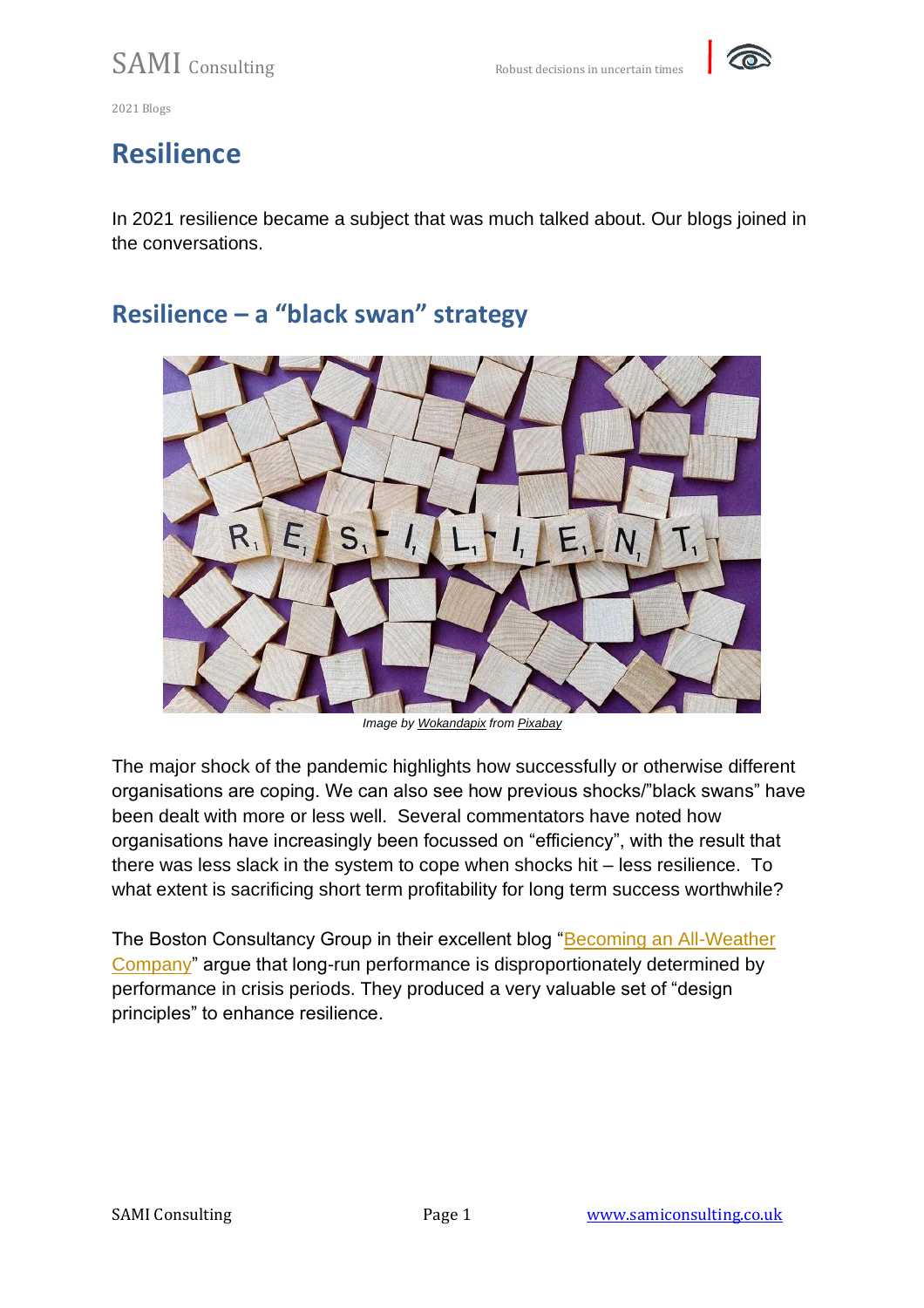

#### 2021 Blogs



#### *Anticipation*

Being sensitive to possible alternative futures is clearly a pre-requisite of resilience. This is the area that SAMI tends to focus on, helping clients build scenarios of the future. Companies first identify long-term shifts, major drivers of change or "megatrends". They then build contingency plans for the different potential situations, and ideally war-game them to test how well they work. Good organisations then adapt their plans: the Government's response to the pandemic wargame ("Project Cygnus") failed to pick up on the deficiencies identified. The final element is to introduce a strong early-warning monitoring system to trigger responses and implement (and adapt) the contingency plans.

The area that BCG call "cushioning" has a number of elements.

#### *Redundancy*

An anathema to "efficiency", having spare resources is essential to resilience. These may be extra stocks to cope with disruption to supply chains (the antithesis of "just in time"), or extra staff available to be drafted into "surge" responses (or reservists that can be called upon). Or they may be financial reserves such as an above average cash/operating cost ratio.

#### *Diversity*

Organisations should identify the options to switch to different revenue sources: having different products, customers or regions reduces exposure to shocks. Clearly, an over-reliance on a single, narrow market makes you vulnerable. Equally, overreliance on single suppliers, production sites or processes creates an exposure to risk. Interestingly, BCG didn't identify diversity in its cultural sense as a strength – in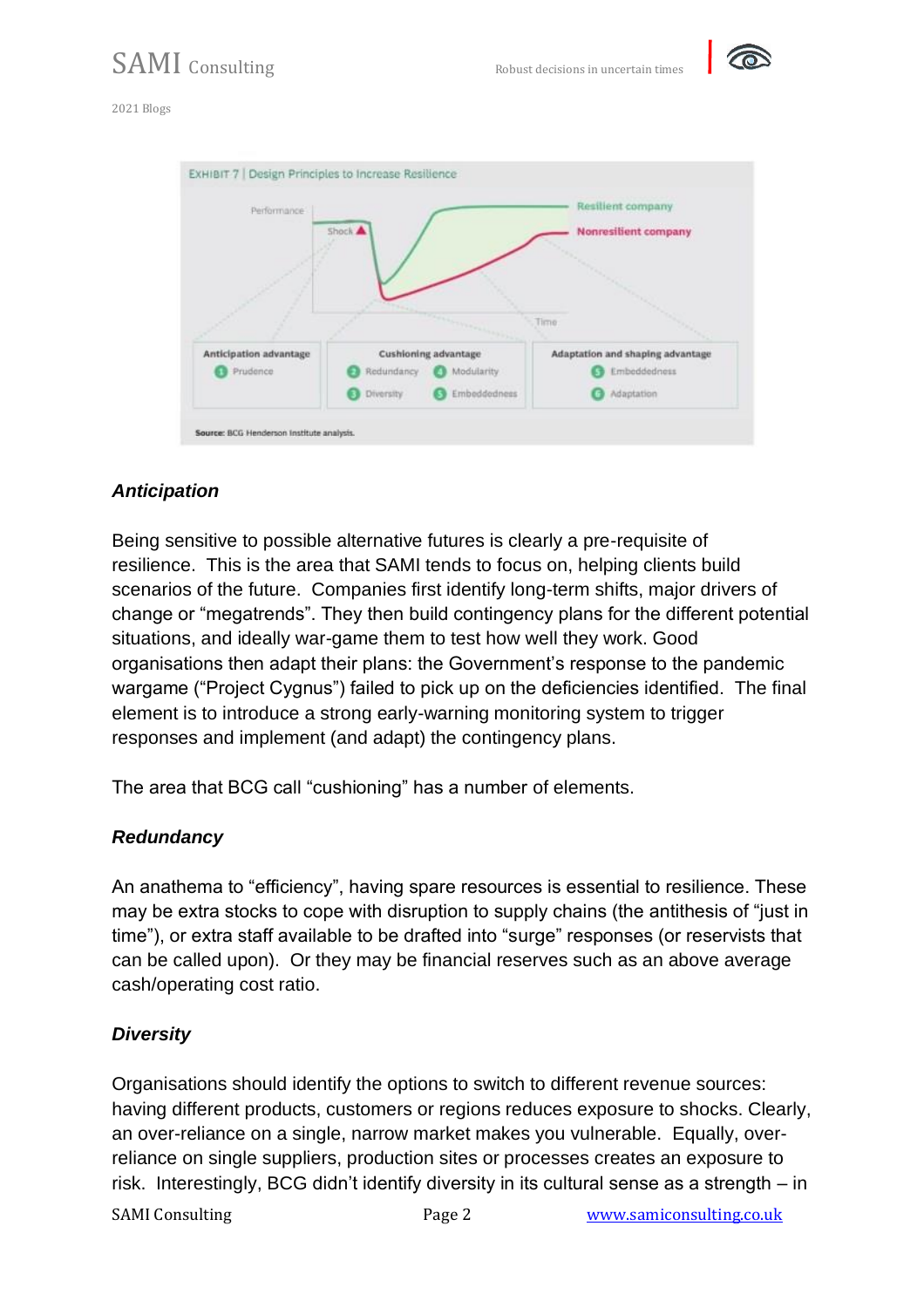

#### 2021 Blogs

SAMI we always seek to get a diversity of views into strategy development, as it reduces the risk of group-think.

#### *Modularity*

#### B

y this BCG mean building systems which reduce inter-dependencies between elements, so that if one fails it doesn't bring down the whole operation. Modularity can be built into production processes and into supply chains. There is also the issue of financial separation, where the failure of one division doesn't bankrupt the whole company.

#### *Embeddedness*

I found this concept one of the more innovative – the extent to which the organisation's goals are in alignment with the social systems of the markets it serves. Highly embedded organisations can rely on a good degree of social capital that can be drawn upon in times of crisis. Local companies tend to be better at this – eg restaurants' clienteles being willing to buy take-aways to keep them company alive. In larger organisations, Corporate Social Responsibility programmes should be aiming to achieve the same result – but probably rarely do.

#### BCG's next area was *Adaptation.*

This has two elements. First, the capacity and capability for experimentation, being willing and able to try new approaches, new products, new markets to see whether they offer relief from the crisis, and if not move on to something else. ""Fail fast" is the mantra of this approach. The second is "Agility", typically created by decentralised decision-making and collective action. Oddly, BCG seem to think algorithmic decision-making helps with this – it may speed up decision-making, but I would be surprised if was innovative enough to cope with radical change.

#### Finally, we come to *Shaping.*

Change and crises are not all about risk – they create opportunities too. Intelligent organisations can identify how the shock has changed the system, and spot the new markets, products or processes that can now emerge. The ability to be the first to respond to these new opportunities will differentiate the organisation from its rivals.

Being BCG, they typically claim to be able to quantify the benefits of being a resilient company. Personally, I find these analyses somewhat spurious, but if you are needing to persuade your Board of the value of being resilient, BCG suggest you could claim "that resilience in unfavorable periods accounts for nearly 30% of longterm outperformance" and "15% of companies displayed general resilience by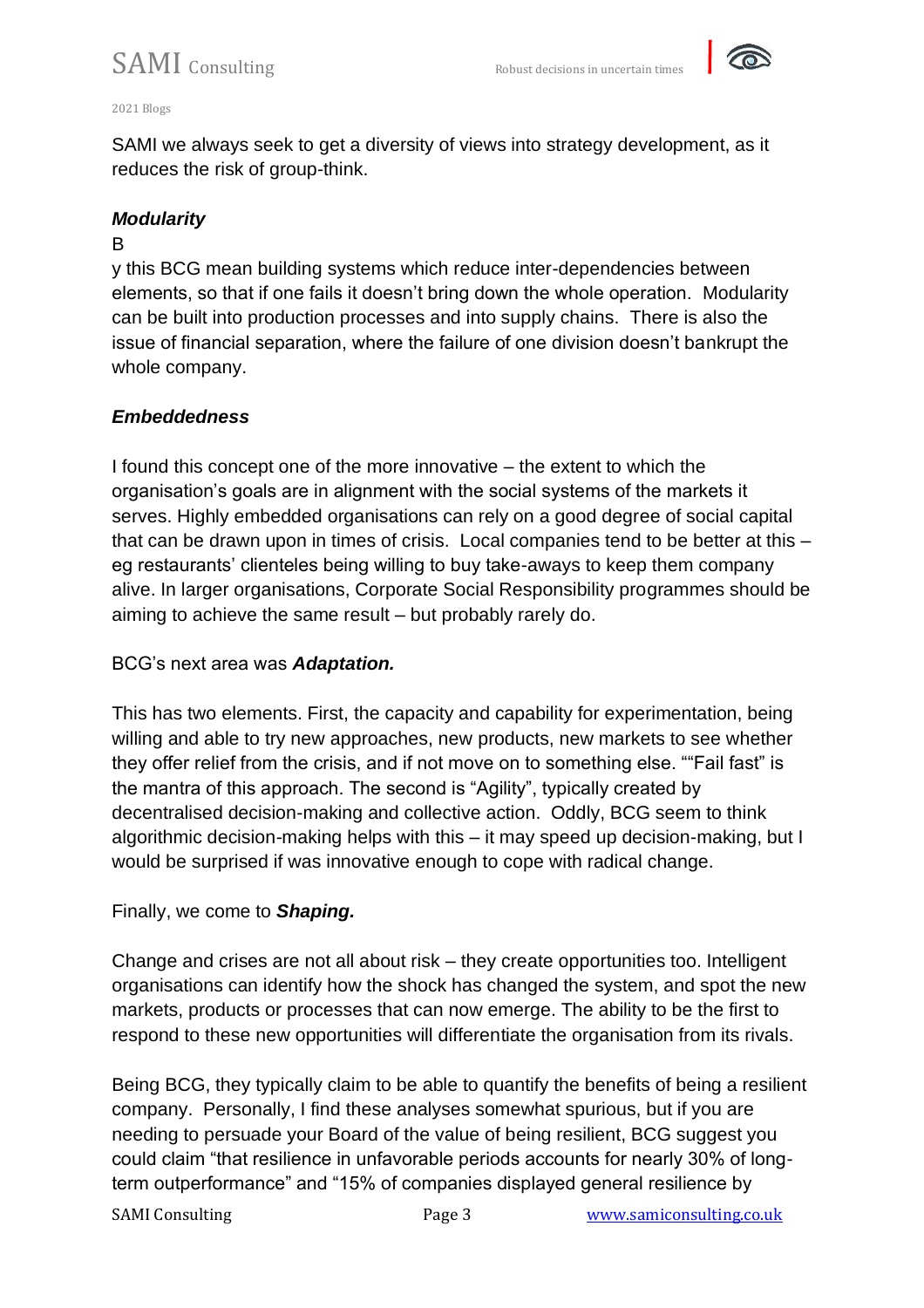

#### 2021 Blogs

outperforming their industries in more than 80% of the crisis quarters they faced over the 25-year study period."

There is also a discussion to be had around which industries are intrinsically less resilient and how they should manage that lack of resilience. There is an interesting dichotomy between which organisations are seen as financially resilient – long-term infrastructure companies such as telecoms networks and extractive industries are less vulnerable to everyday shocks – and those which are agile – FMCG, software – which can pick up on new trends rapidly. The longer it takes you to react to change, the further ahead you need to be looking, and the more sophisticated scenarios you should be building.

There are interesting echoes in BCG's analysis of Nassim Taleb's ["anti](https://www.amazon.co.uk/Antifragile-Things-that-Gain-Disorder/dp/0141038225)[fragile"](https://www.amazon.co.uk/Antifragile-Things-that-Gain-Disorder/dp/0141038225) concept. Instead of "durability", Taleb (of "black swan" fame) argues that organisations should aim to become stronger when damaged, like the mythical Hydra growing two heads when one is cut off. The resilient resists shocks and stays the same; the anti-fragile gets better and better. Only BCG's "Shaping" element comes close to this. Nonetheless, I'm sure that most organisations would settle for durable, and outperforming their competitors.

SAMI Consulting can help you become more resilient, making "robust decisions in uncertain times", and building alternative scenarios of the future from which sound contingency plans and capabilities can be created.

*Written by Huw Williams, SAMI Principal, Published 17 March 2021*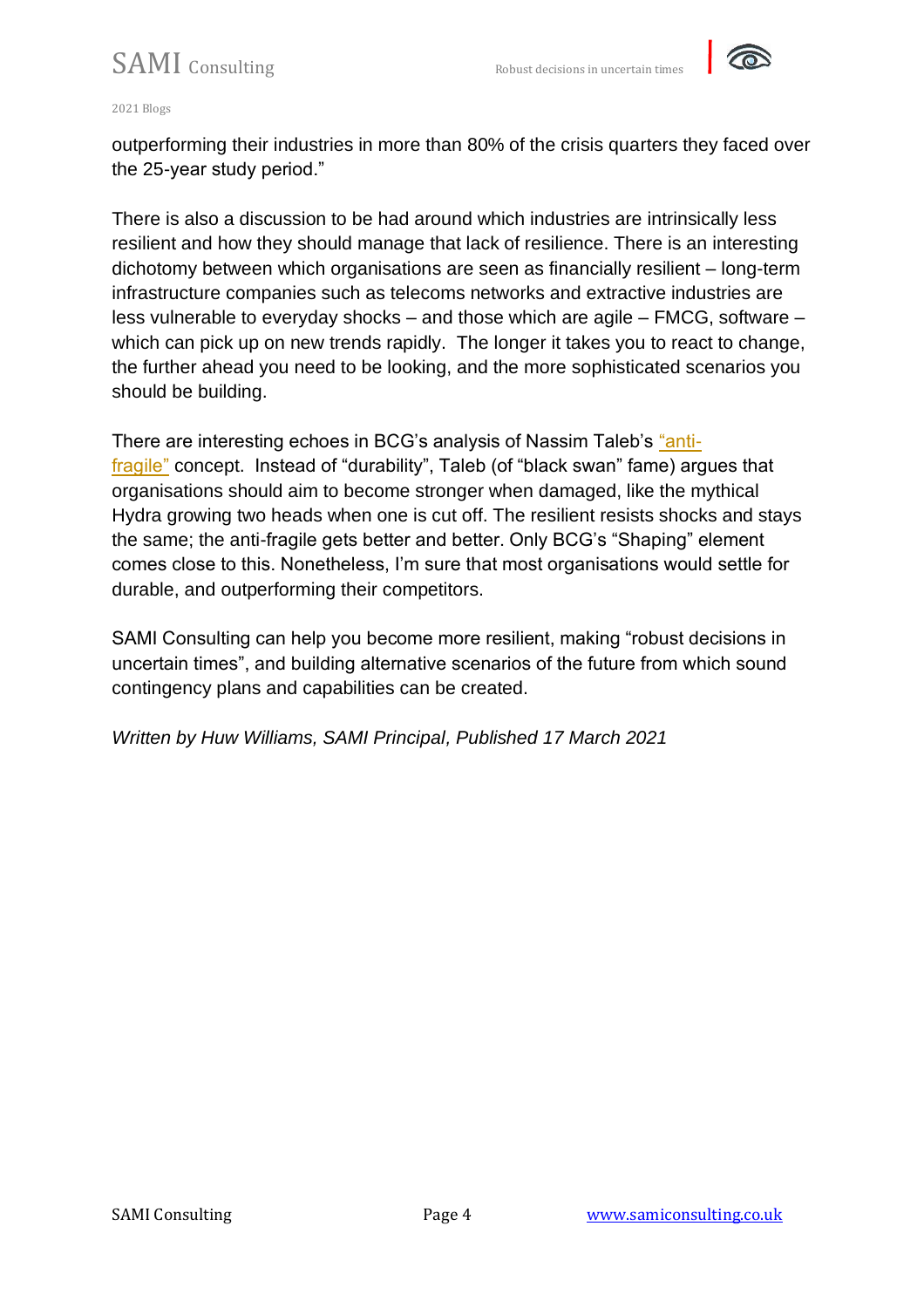

## **Thinking the unthinkable**



*Image by [Patty Jansen](https://pixabay.com/users/pattyjansen-154933/?utm_source=link-attribution&utm_medium=referral&utm_campaign=image&utm_content=324709) from [Pixabay](https://pixabay.com/?utm_source=link-attribution&utm_medium=referral&utm_campaign=image&utm_content=324709)*

A recent EC Joint Research Council paper, ["Thinking the unthinkable"](https://www.sciencedirect.com/science/article/pii/S0925753521001004#b0630), explored the question of whether technological accidents caused by natural hazards (Natech accidents) are real "Black Swans". A "Black Swan" is a concept introduced by [Nassim Taleb](https://www.amazon.co.uk/Black-Swan-Impact-Highly-Improbable/dp/0141034599) in his 2010 book where he uses it to mean an unpredictable and hence unpreventable event. Though the paper focusses on accidents caused by natural hazards, many of the issues can be applied more widely to other catastrophic events, such as the Deep Water Horizon explosion or the Grenfell Tower fire.

The author, Elisabeth Krausmann, concludes that *"government and industry are using the term Black Swan too liberally in the wake of disaster as an excuse for poor planning"* and that there is an "Act-of-God" mindset that needs to be challenged.

She cites two studies that examined major technological accidents (56 in one study, 50 in the other), which both concluded that the vast majority, if not all, could have been foreseen and prevented using available information and knowledge. The Fukishima nuclear power station accident could likely have been prevented if information on large historical tsunamis on that coastline had been heeded and the power plant had been constructed elsewhere or on higher ground.

The paper is full of examples of similar catastrophic events that in retrospect seem like they could have been avoided.

Krausmann explores three types of event which are often called Black Swans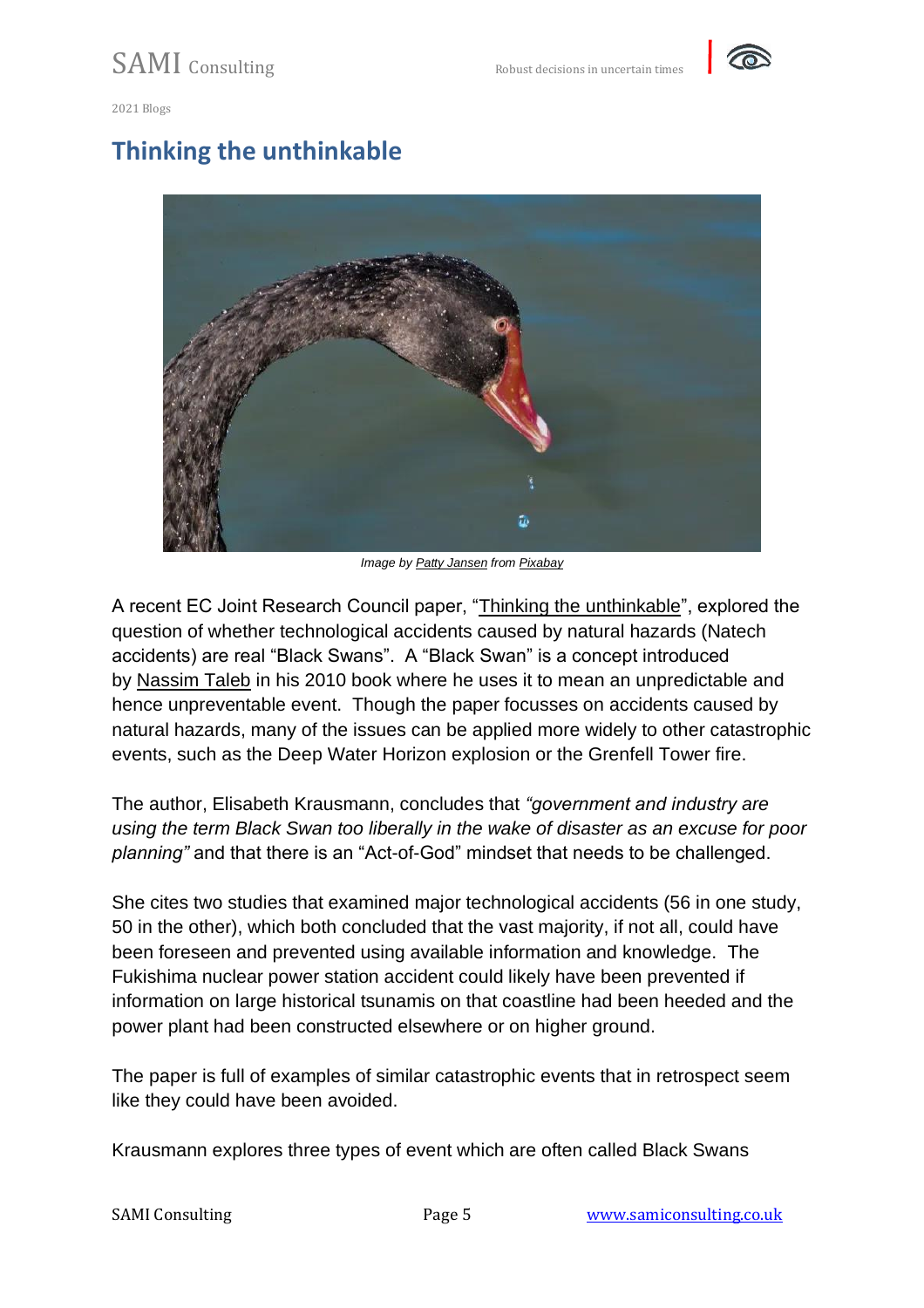- Events completely unknown to science ("unknown unknowns", e.g. due to novel chemistry or technology);
- Events unknown according to a person's present knowledge ("unknown knowns", e.g. safety practices known in one company but unknown in another);
- Events that are known but judged to have negligible probability (e.g. scenarios removed from risk analysis below a specific cut-off value).

Taleb had argued that a Black Swan is a subjective phenomenon that is unexpected for a particular observer only, but not necessarily for others. Krausmann suggests that only "unknown unknowns" are true Black Swans: "unknown knowns" represent a failure of research or failing to learn; high-impact low probability accidents are errors of probability assessment or a high level of risk appetite.

The paper goes on to explore the nature of these events and how they occur. I have grouped comments together into a few themes that seem to me to be pertinent.

### **COST/ INCENTIVES**

Economic considerations are a powerful driver in decision making which can lead to bad safety decisions. Despite protestations to the contrary, in reality safety considerations often are traded off against costs and operational efficiency. Industry is generally reluctant to make investments in events are presumed to be extremely unlikely and to possibly never materialize at all.

Preparing for rare or unexpected events can be costly and inevitably a balance needs to be struck between the prudence recommended by science and budget constraints. When there are a wide range of risks, cost challenges can be reduced by building generic rather than threat-specific responses. This is the approach hospitals take to respond to disasters – whether natural hazards, technology failure or terrorist attack.

In some cases the trade-off is readily apparent: after a BP Texas City refinery fire in 2005, an analysis showed that under BP's system of executive incentives, 70% of executive bonus accounted for financial performance while a mere 15% were attributed to attained safety targets.

### **POOR MESSAGING**

False alarms cause major problems. Not all possible warning signs can or should be responded to with the same priority. Prioritising signals is a challenge – learning from "near misses" and other situations is key.

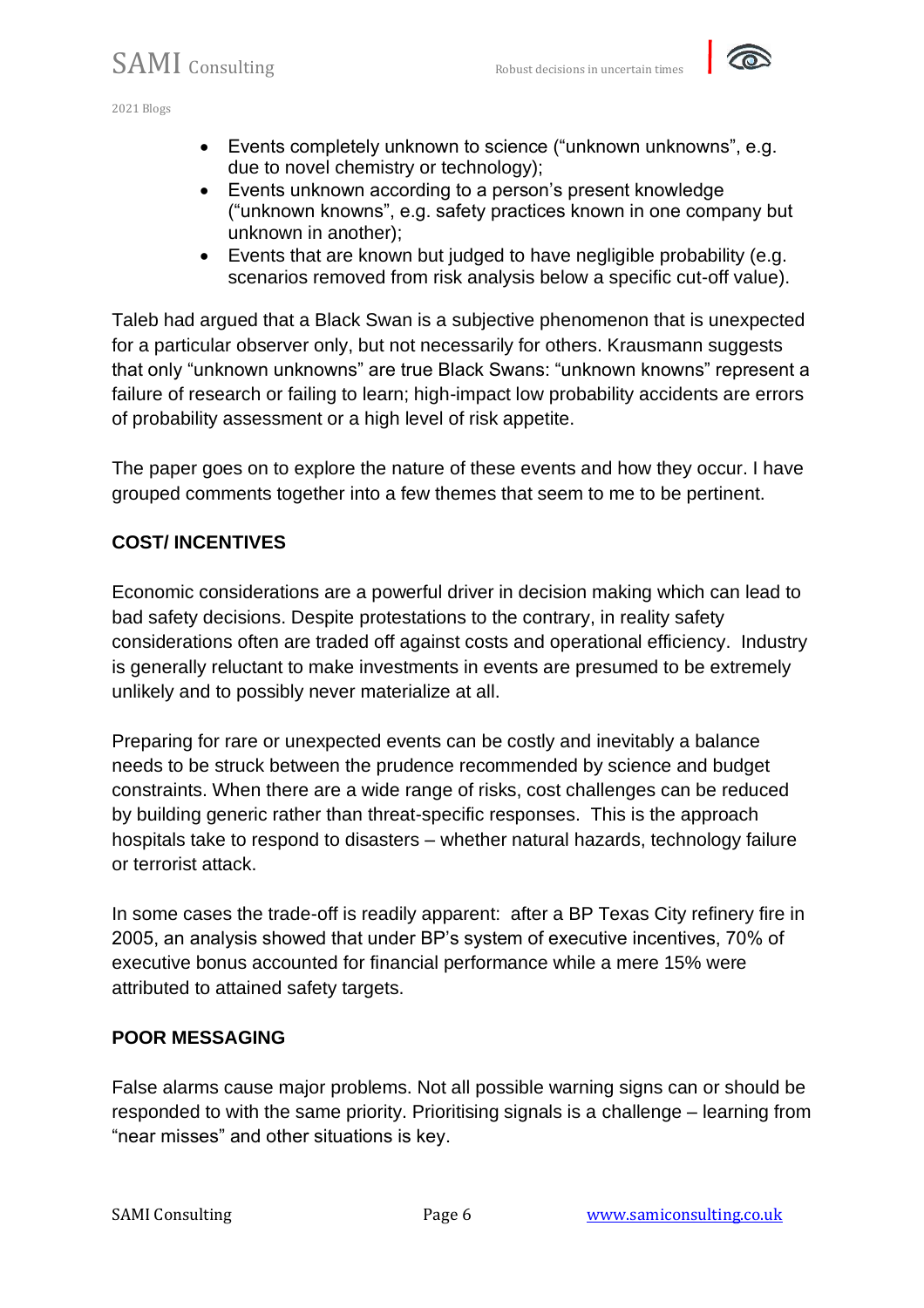

#### 2021 Blogs

False alarms also create a fear of incurring costs for no reason – and a reluctance to report issues. This can extend into downright denial so that information is not communicated or that the potential severity of a situation is not believed at the decision-making level. Overly hierarchical organisations limit the communication of problems to the extent it seems that senior management simply don't *want to hear bad news.*

There is also an element of *who* is doing the signalling. Junior staff are often ignored. Residents at Grenfell Tower had flagged concerns about fire safety many times – had it been a luxury block occupied by influential people would the messages have been taken more seriously?

### **LACK OF FOCUS – DRIFT**

A remarkably common issue is complacency. Organizations tend to drift to a higher risk state, relaxing safeguards and controls as they try to accommodate conflicting business goals and tradeoffs. if nothing happens for long stretches of time the view becomes that nothing will continue to happen in the future. COVID-19 is just another example of our tendency to use the past as a basis for our future expectations, of assuming that if the worst did not happen before, it will also not happen in the future ("it's just like swine flu"). Krausmann refers to a disaster "incubation" period, where a system moves closer to the edge of its safety envelope until it fails.

There are also difficulties with retaining information from previous incidents, poor knowledge sharing, failure to use available knowledge, and corporate memory loss due to changes in staff and management, frequent ownership changes, and instability in business continuity.

A major accident may well generate media attention and enquiries. However, once media attention fades, stakeholder interest fades, and a risk might no longer be considered a threat. This is usually accompanied by a redefinition of priorities and a drop in resources made available for mitigating the risk.

### **PERCEPTION**

Another aspect exposed by the pandemic is that it seems that human minds tend to linear thinking. Exponential growth – where things potter along at a lowish level and then rapidly explode – is not a simple concept to get to grips with. Similarly, rare events with complex causal relationships are hard to grasp.

A range of cognitive biases explain why events may be referred to as Black Swans: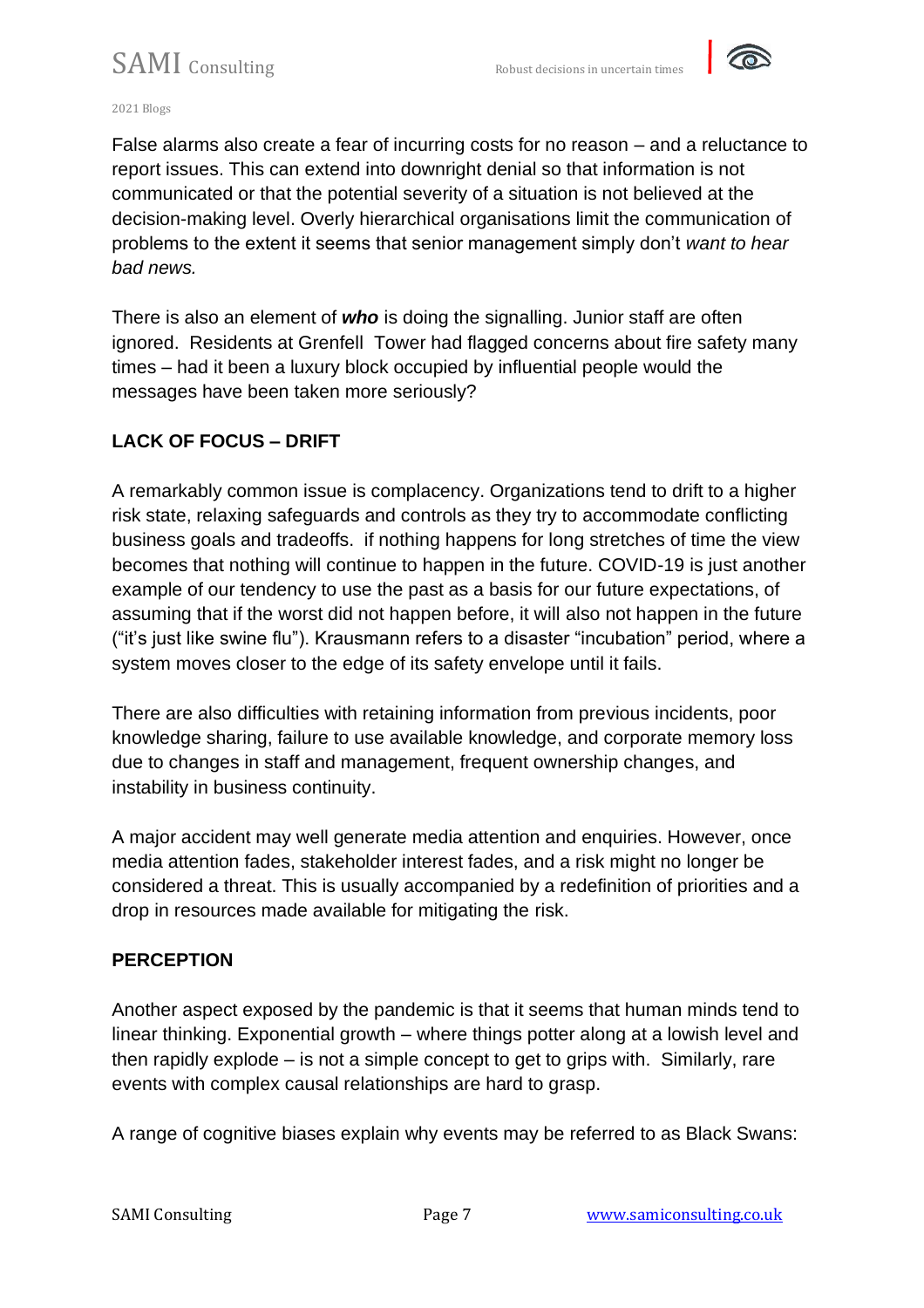

- Confirmation bias: we look for evidence that confirms our beliefs but ignore facts that would refute them.
- Narrative fallacy: we construct simplified stories out of sequential facts to make sense of the world. Taleb himself referred to the turkey illusion, in which the well-fed and cared-for bird could not imagine that the good life would come to a sudden and catastrophic end
- Silent evidence: a sampling bias where only evidence that catches the eye is considered rather than searching for and considering what is there
- Ludic fallacy: attempts to predict the future with tools and models that cannot capture rare events. Mathematical models of an uncertain risk create a false sense of certainty, thereby possibly doing more harm than good. "No probabilistic model based on *in-box* thinking can deal with *out-of-box* type events."

### **SYSTEMIC RISKS**

In complex and tightly-coupled systems, small initial shocks can propagate through the individual subsystems, interacting in unexpected ways and creating a chain reaction that can ultimately lead to complete system failure. This also increases the challenge of dealing with the incident – multiple issues cascade, overwhelming the response capacities of emergency responders.

### **DEALING WITH TRUE BLACK SWANS**

Apart from simply avoiding (or trying to) the failings above with out-of-the-box thinking and a departure from the Act-of-God mindset, Krausmann identifies a number of strategies to cope with Black Swan challenges.

- Risk-based versus precaution-based strategies: employing less dangerous substances and production processes, lowering the quantity of hazardous substances on site, and implementing passive safety systems
- Disaster incubation theory and warning signals: analysis of multiple precursor events that accumulate before total failure occurs
- Mindfulness: a preoccupation with failure, exploring one's own or others' near misses
- Resilience engineering: locating the pathways to recover from an unforeseen crisis
- Scenario planning

### **SCENARIOS**

At SAMI of course we recognise the value of qualitative scenarios which do not describe *the* future to come, because it is variable and unknowable, but a set of possible futures that helps decision makers to orient themselves in the maze of uncertainties they have to tackle. Scenarios question existing beliefs and worldviews, and frequently include elements that cannot be formally captured through models.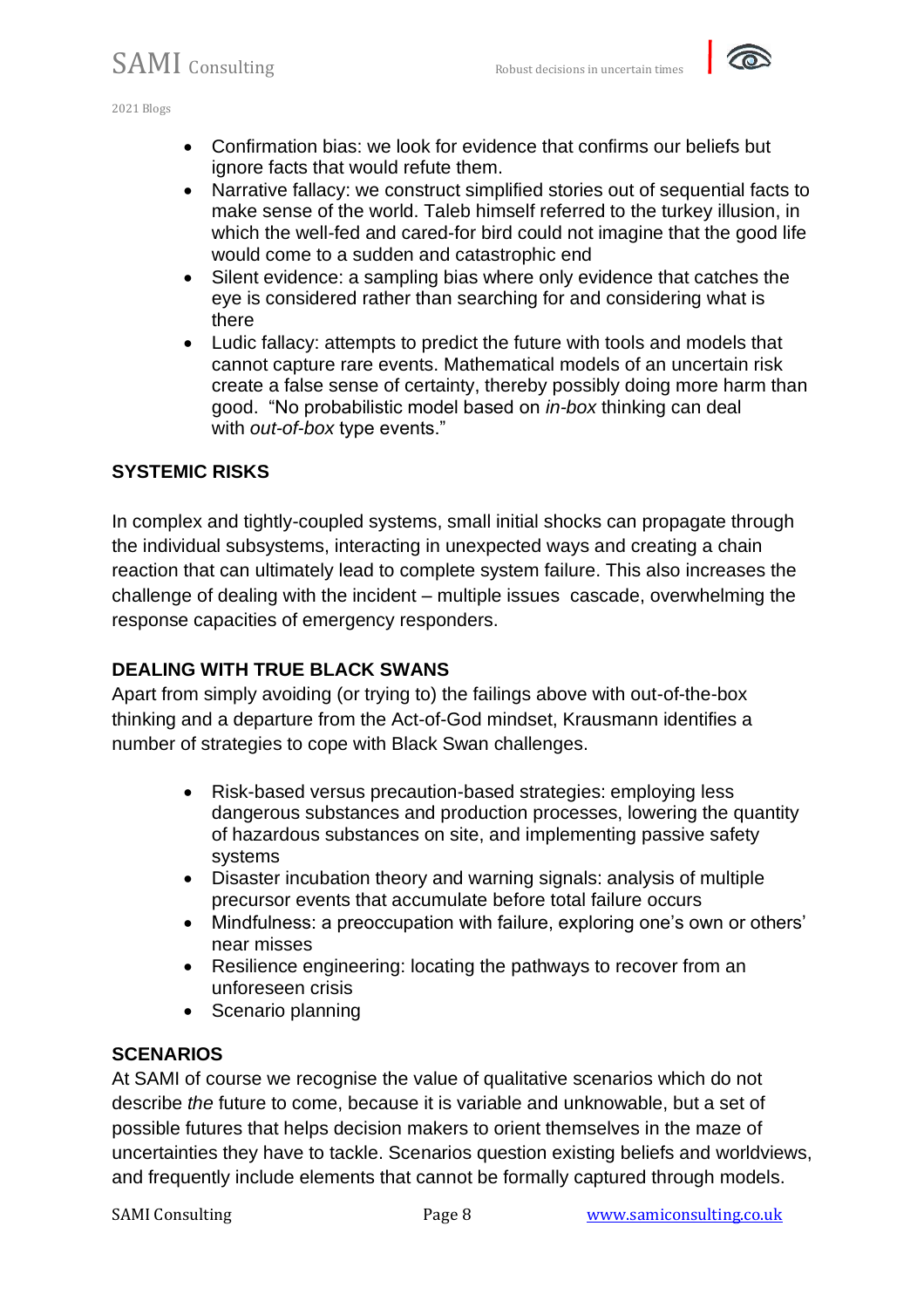

This also includes:

- Backcasting: starting at a final imagined outcome (e.g. the most catastrophic failure conceivable) and analysing backwards the conditions under which it could occur;
- Red teaming: serves as devil's advocate that challenges linear thinking

Scenarios are only useful if taken seriously and if there is no hesitation to act on contingency plans once a crisis materializes. As the COVID pandemic has shown, the best preparedness planning will be unsuccessful if its implementation falters once a disaster looms at the horizon.

If you need help with building scenarios to avoid some of these problems, SAMI Consulting is well-placed to do so.

*Written by Huw Williams, SAMI Principal. Published 10 June 2021.*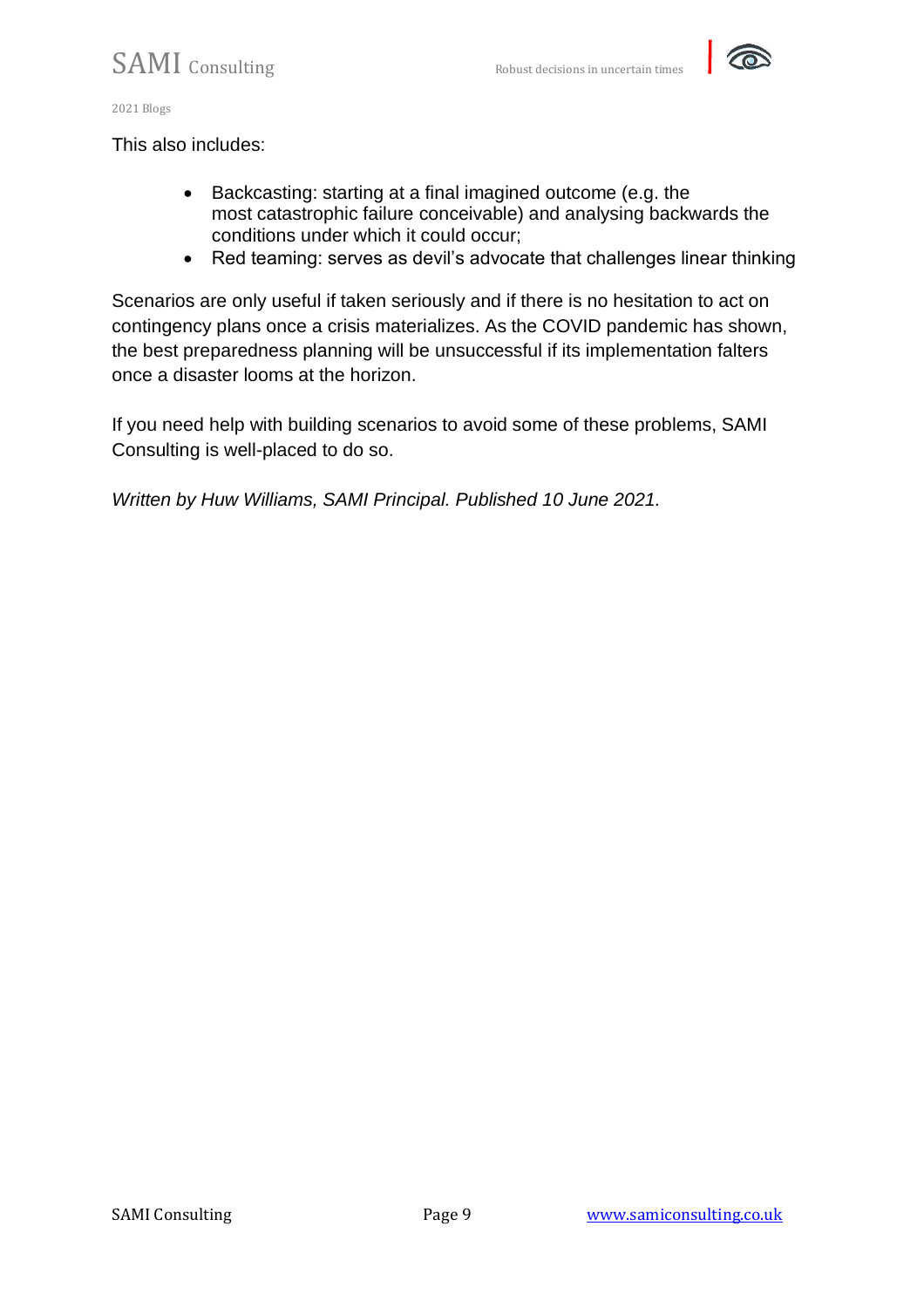

## **Future Proofing for resilience – and for opportunity**



*Image by [Arek Socha](https://pixabay.com/users/qimono-1962238/?utm_source=link-attribution&utm_medium=referral&utm_campaign=image&utm_content=1767559) from [Pixabay](https://pixabay.com/?utm_source=link-attribution&utm_medium=referral&utm_campaign=image&utm_content=1767559)*

Humanity has always been intrigued by events which would destroy it. The [Gilgamesh epic](http://www.ancienttexts.org/library/mesopotamian/gilgamesh/) leads to the Babylonian flood myth leads to the Biblical story of the [Flood](https://www.kingjamesbibleonline.org/Bible-Verses-About-Floods/) which (almost) ends mankind. The end of the world and the last judgement occupies – one might almost say obsesses – the minds of the Abrahamic religions in the Middle Ages and later, so much so that [eschatology](https://www.britannica.com/topic/eschatology) occupies its own discipline in theology.

The development of the [atomic bomb](https://nsarchive.gwu.edu/briefing-book/nuclear-vault/2020-08-04/atomic-bomb-end-world-war-ii) brought the science fiction of the late nineteenth and the first half of the twentieth century into the world. In a less religiously observant society, the fear of a theological end of days was replaced by the more immediate, and more secular, fear of imminent [nuclear annihilation.](https://www.nytimes.com/2018/05/13/us/nuclear-threat-retro-report.html) This fear remains with us: it remains the focus of bodies like the [Nuclear Threat Initiative,](https://www.nti.org/about/) podcasts like the excellent [Atomic Hobo,](https://soundcloud.com/user-494087291) and a continuing strand of [dystopian and](https://www.goodreads.com/shelf/show/nuclear-war)  [apocalyptic fiction.](https://www.goodreads.com/shelf/show/nuclear-war)

The threat of absolute nuclear destruction has [increased,](https://www.nbcnews.com/think/opinion/risk-nuclear-attack-back-historic-levels-75-years-after-hiroshima-ncna1235925) not decreased, since the end of the Cold War. As it has faded into the background of the general consciousness, though, it has been replaced by other, equally dystopian fears. Climate change and the coronavirus pandemic are very real events which have brought the fragility of human life firmly to the fore. And as we worry about those, our horizons have expanded to worry about other existential, or at the least civilisationdestroying risks, from solar flares to meteor strikes, from engineered viruses to terrorism.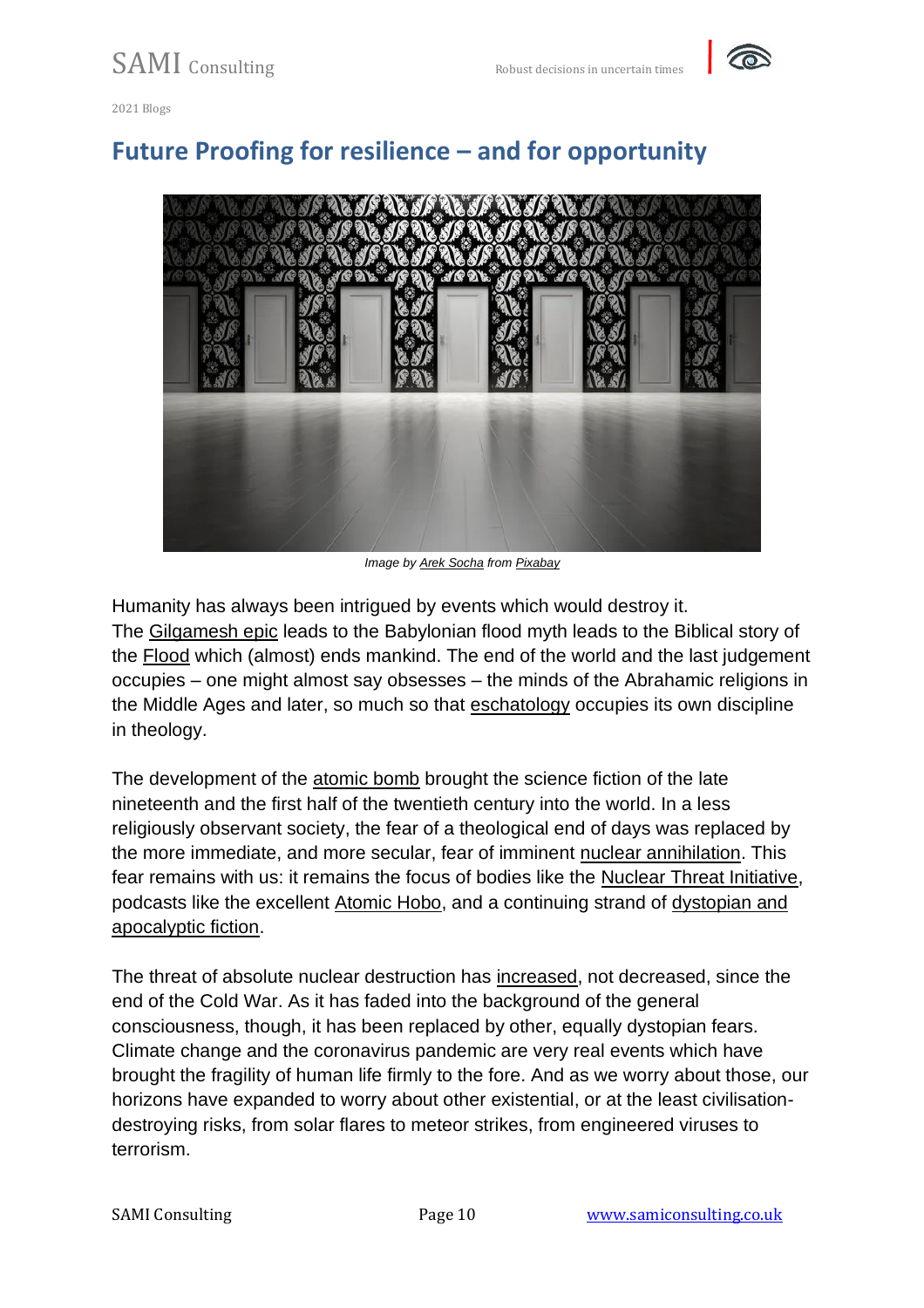

2021 Blogs

This time, though, there is plenty of advice, thought and research available. At the University of Cambridge, the [Centre for the Study of Existential Risk](https://www.cser.ac.uk/) is dedicated "to the study and mitigation of risks that could lead to human extinction or civilisational collapse". The [Bulletin of Atomic Scientists](https://thebulletin.org/) "informs the public about threats to the survival and development of humanity from nuclear weapons, climate change". At Oxford, the [Future of Humanity Institute](https://www.fhi.ox.ac.uk/) brings "the tools of mathematics, philosophy and social sciences to bear on big-picture questions about humanity and its prospects". The [Leverhulme Centre for the Future of Intelligence](http://lcfi.ac.uk/) examines the opportunities, and risks, of AI. And also at Oxford, [The Oxford Martin School](https://www.oxfordmartin.ox.ac.uk/) is dedicated to bringing "together the best minds from different fields to tackle the most pressing issues of the 21st century".

And now we have ["Future Proof"](https://www.longtermresilience.org/futureproof), a new report from the [Centre for Long-Term](https://www.longtermresilience.org/)  [Resilience](https://www.longtermresilience.org/) in the UK. The CTRL is a private body, headed by [two former senior civil](https://www.longtermresilience.org/team)  [servants,](https://www.longtermresilience.org/team) and it is its focus on "putting resilience at the heart of policymaking" that both distinguishes it from, and makes it in many ways more practical than, much of the other thinking in the space.

For a start, "Issue-specific policy recommendations" start on page 15 of a 52 page book. One feels that the authors are used to giving practical advice to hard pressed ministers who have little time or attention and who need to know what to do, and why.

These recommendations are really rather good. Sections cover biosecurity, artificial intelligence, improving the UK government's risk management process and (somewhat inevitably), increasing funding for research into extreme risks. One could, were one an adventurous minister, take this report and run with it. If you did, you would make probably the greatest change to the UK's non-military resilience profile for decades.

We particularly like the "roadmap to improve UK management of extreme risks." Establishing a "dedicated red team to conduct frequent scenario exercises" is of course close to our hearts.

The "Three lines of defence" model is simple and achievable. Risk ownership units in government departments report to an Office of Risk Management and a Chief Risk Officer at the centre (probably the Cabinet Office) with oversight from a National Extreme Risks Institute. This formalises a risk management approach which, as the authors say, "is currently done quite effectively for non-extreme risks, but much less so for extreme risks".

Tucked away at the bottom of the risk management section is "increase the resilience of the national grid". And this highlights the one significant drawback of this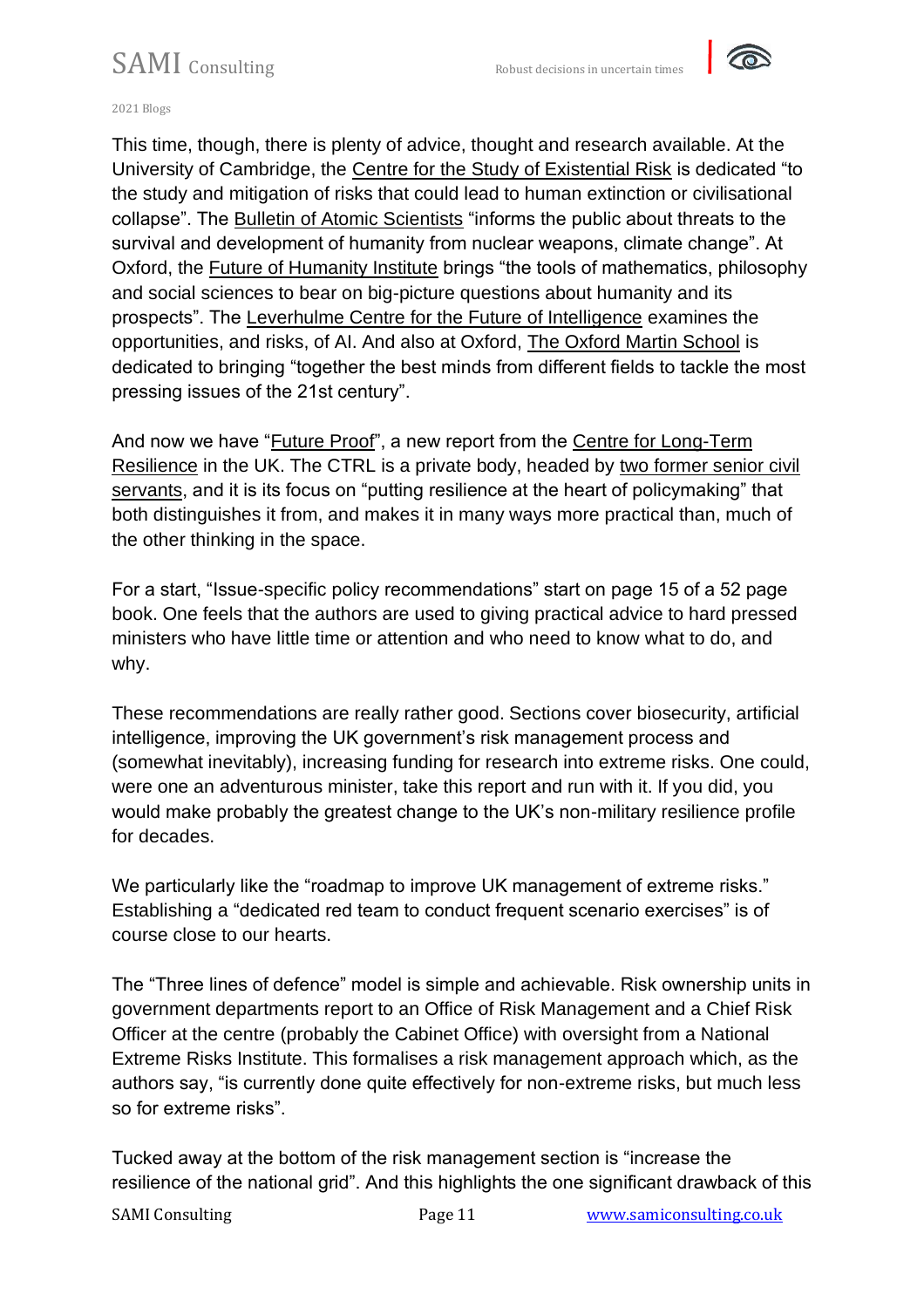

#### 2021 Blogs

report. As we have said, taken as one report, and implemented thoroughly, "Future Proof" would make a major difference to UK resilience. But it would not be enough. There are more extreme risks we need to think about – and importantly, there are extreme opportunities.

We know from our work with government, here and overseas, that preparing for the future can get swept up in the demands of the now. SAMI is, indeed, part of the future proofing infrastructure that the authors are looking for. Initiatives like the [Futures Framework](https://www.gov.uk/guidance/futures-procurement-framework) give an opportunity for government to engage with the risks and opportunities of life in the next five, ten, fifty years.

Futures thinking is not just about resilience and risk mitigation – it is also about opportunity. The authors are right that the pandemic, by bringing a crisis front and centre (and straight into the Treasury, importantly) provides an opportunity – what they call a "social immune response" – to re-evaluate our approach to risk. Before the shock of the pandemic fades, "we need to seize this opportunity to put in place lasting protections to safeguard the country from extreme risks — both at a riskspecific level and at a systemic level."

We agree: with the important caveat that government should also put in place lasting structures to allow the country to benefit from the future. Understanding the future – through the work that SAMI and others do – will allow the government, and the UK, to do both.

*Written by Jonathan Blanchard Smith, SAMI Fellow and Director. Published 17 June 2021*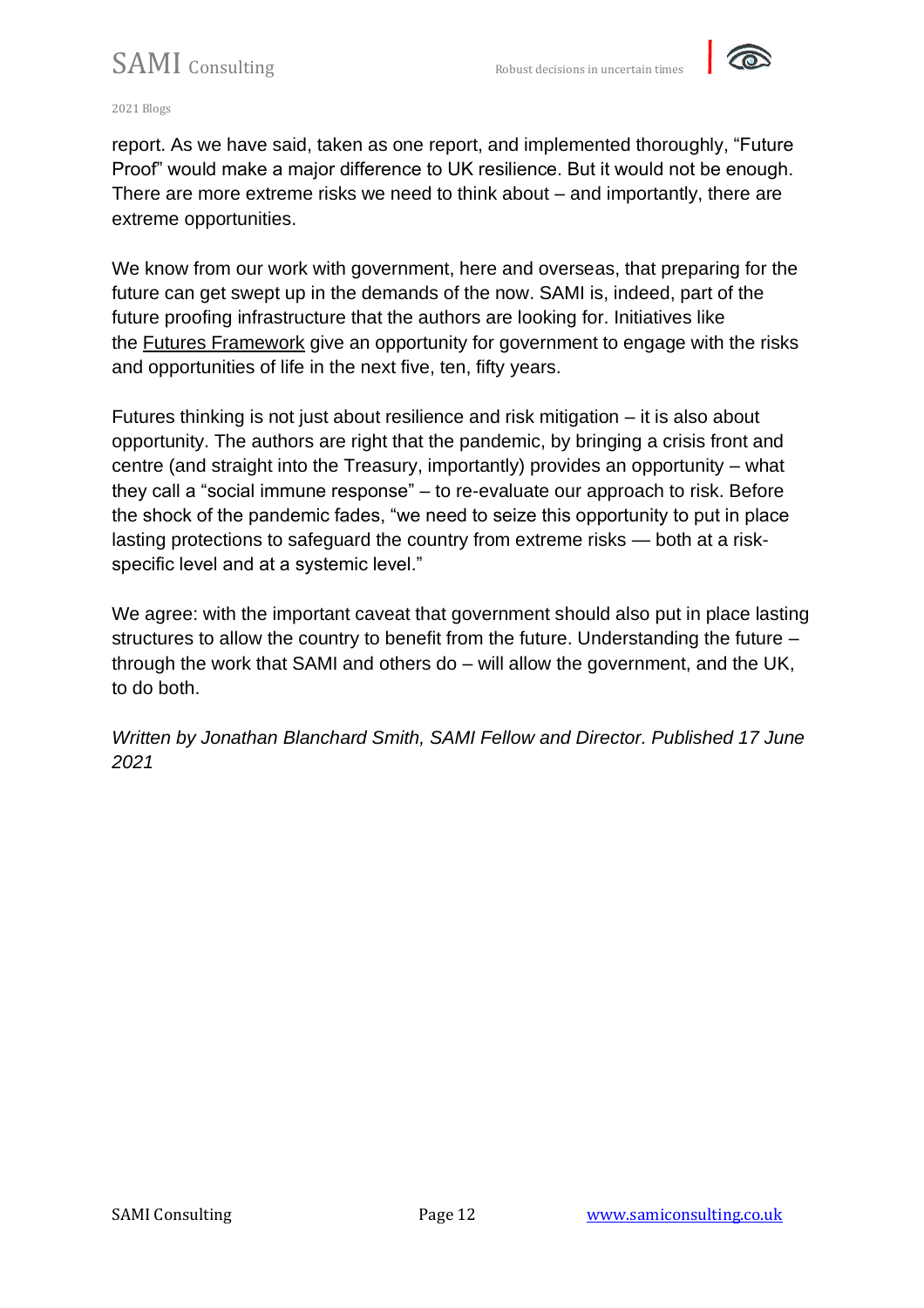



### **The Resilience Imperative**



*Image by [Wokandapix](https://pixabay.com/users/wokandapix-614097/?utm_source=link-attribution&utm_medium=referral&utm_campaign=image&utm_content=4899283) from [Pixabay](https://pixabay.com/?utm_source=link-attribution&utm_medium=referral&utm_campaign=image&utm_content=4899283)*

The uncertainty generated by the pandemic has led McKinsey to follow BCG's attempt, that we [commented on previously,](https://samiconsulting.co.uk/resilience-a-black-swan-strategy/) and focus on resilience. Their recent report, ["Succeeding in uncertain times"](https://www.mckinsey.com/business-functions/risk/our-insights/the-resilience-imperative-succeeding-in-uncertain-times?cid=other-eml-onp-mip-mck&hlkid=66606e861bc242ab873ee7644cb48575&hctky=1387381&hdpid=f619b3aa-c93e-47cf-9c48-35660cbebb2d), identifies six dimensions of resilience and proposes ways of changing your organisation to become more so.

The basic premise is that the future is becoming less predictable, so it is not possible to develop plans to respond to every eventuality. Instead, organisations should aim to be in a position to cope with whatever gets thrown at them. McKinsey suggest different capabilities needed to be able to respond effectively to a wide variety of challenges.

#### *Financial resilience*

Organisations should balance long- and short-term financial objectives, and have sufficient reserves to weather financial shocks, whatever the cause. This is the basis of Bank of England "stress tests", and begs the question: "how much is enough?".

#### *Operational resilience*

This covers flexible production capacity, and supply chain substitutability. This may well require extra investment to build spare or redundant capacity and in-depth analysis of suppliers' risk profiles. McKinsey don't discuss the trade-offs implicit in this.

### *Technological resilience*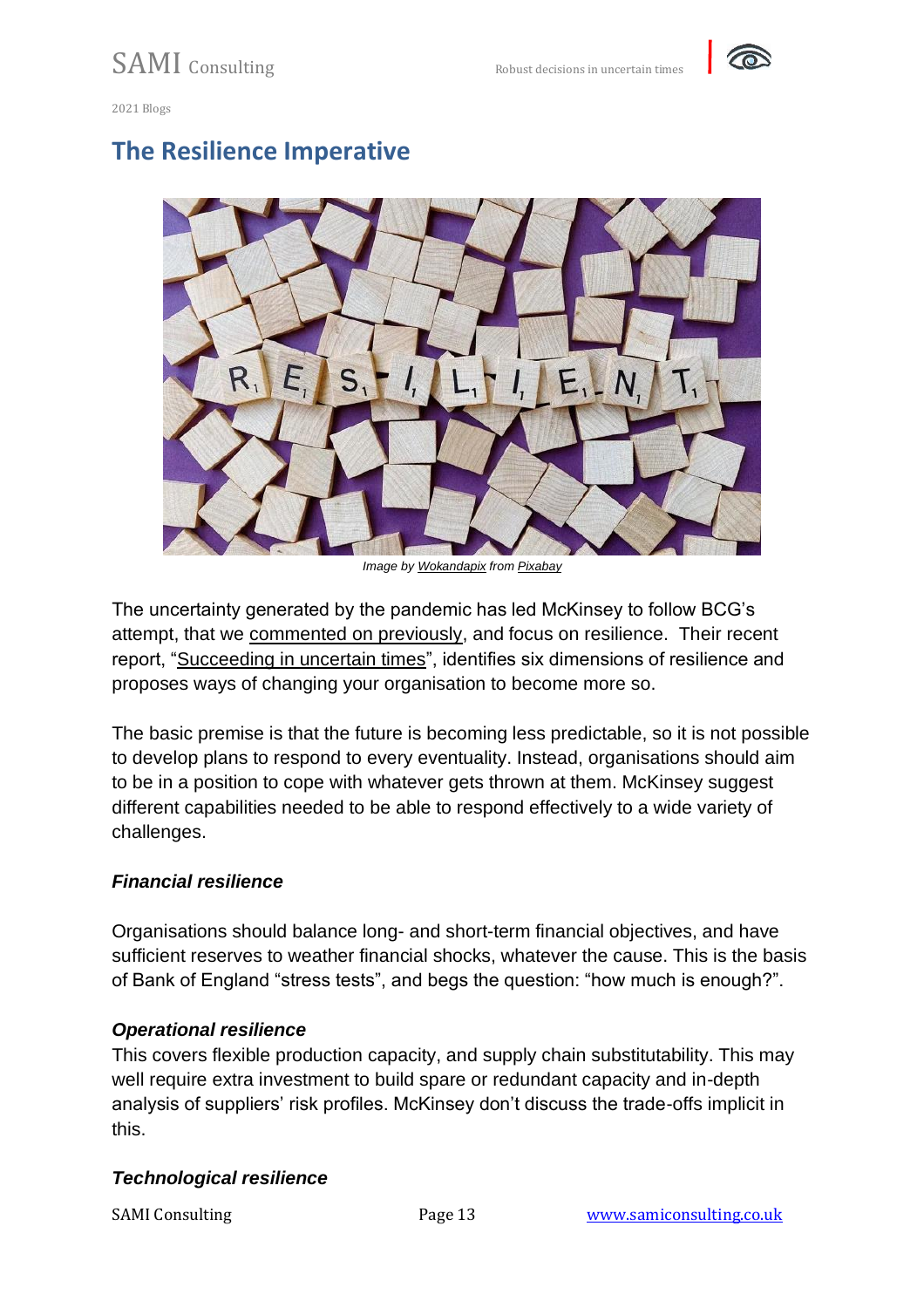

McKinsey focus on IT infrastructure – on which virtually all organisations depend these days – and the risk of breakdowns and cyber-attacks. Business continuity plans and disaster recovery capability are their proposed responses – surely a standard across most industries.

#### *Organisational resilience*

McKinsey recommend a diverse, high-skilled workforce, operating in a culture of fast and agile decision-making within a set of "thoughtfully developed" rules and standards. Dancing unicorns are good too.

#### *Reputational resilience*

I thought this was one of the more interesting areas to explore. Reputational pressures on organisations of all kinds are increasing. Environmental, social, and governance (ESG) policies are coming under increasing scrutiny. In a crisis, can you stick to these principles, or will you fall back on more basic corner-cutting? How well are you able to communicate with stakeholders, how transparent are you prepared to be when things are really difficult?

#### *Business-model resilience*

Innovation and entrepreneurship are required to respond to fundamental shifts in market dynamics. There should be a portfolio of alternative approaches in nascent form that can be called upon in a crisis.

McKinsey go on to discuss *anticipation and response.* Anticipation through scenario creation is of course where SAMI focusses. McKinsey identify several areas of uncertainty related to the six dimensions for which contingency plans should be identified: supply-chain disruptions; cyberattack; physical climate-risk events; technical change; macroeconomic downturns; geopolitical disruption; major regulatory shift. Clearly not everything can be anticipated – there are genuine "black swans" – but in practice the limitation is not so much imagination but willingness to address unpalatable potential futures. Optimism bias is common to many executives and Boards.

How the organisation responds to a crisis can make the difference between success and failure. McKinsey suggest that top-quintile performance through the global financial crisis (2007–11) outperformed other companies in 2017 by more than 150 percentage points. Personally I'm not sure what that type of statistic actually means and how it helps organisations prepare.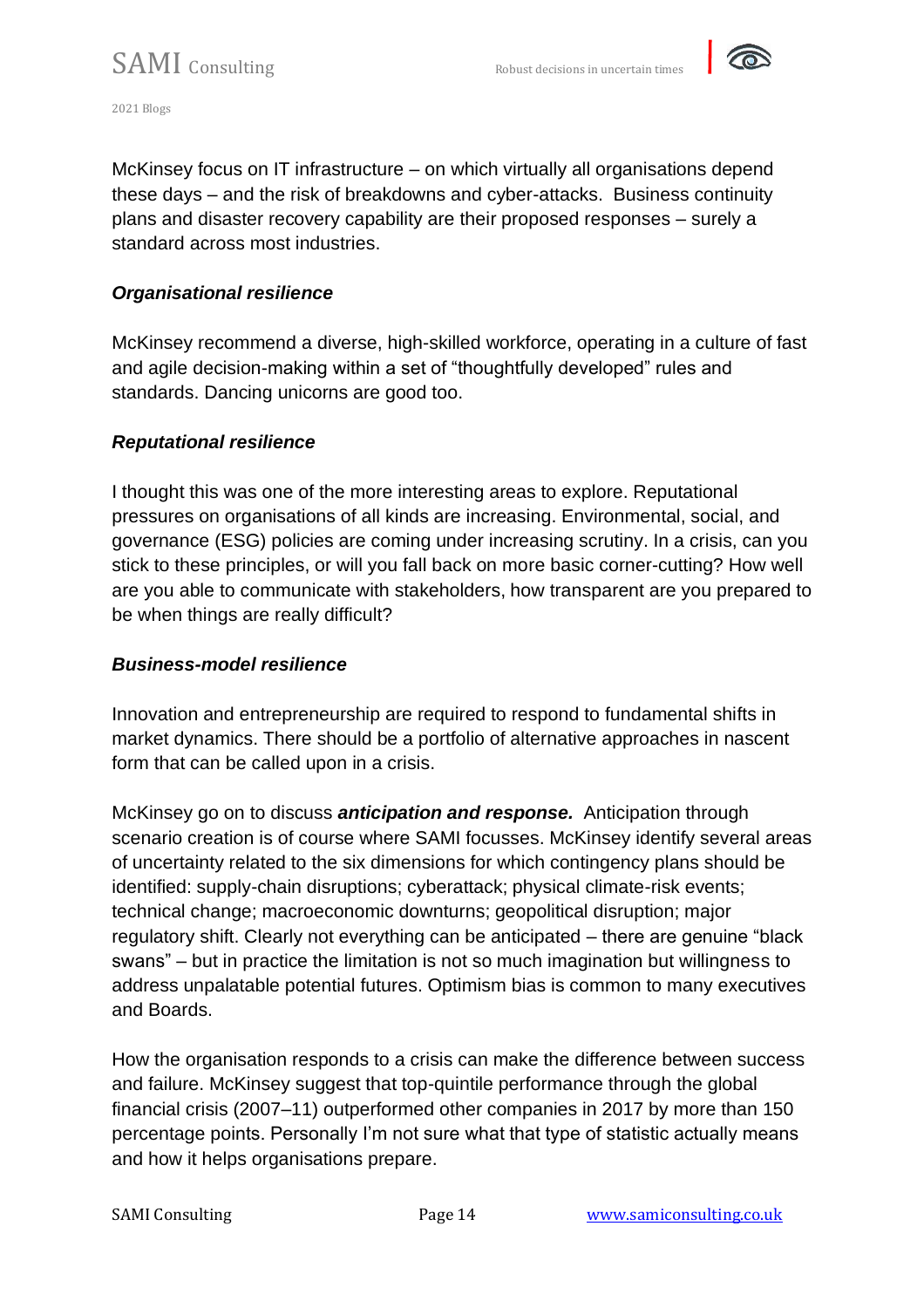

#### 2021 Blogs

They do suggest that resilience needs to be "*baked in*". This springs from a diversity of skills and experience, fostering of innovation and creative problem solving. These characteristics are helpful in good times and indispensable when quick, collaborative adaptation is needed for an institution to thrive. Institutions should link resilience to existing enterprise-risk-management processes and should consider investment in anticipation and response capabilities.

McKinsey consider a range of *industry sectors* and identify "Resilience capabilities" and "Surprise gaps" for each. I'd suggest that companies in those sectors should already have the "surprise gaps" covered, and that McKinsey are being rather conservative in the range of challenges that could emerge.

One aspect of resilience overlooked is that of timescales. Not every aspect of your organisation can be completely agile, flexible and responsive – some things need time to adapt to new circumstances. For those, more thought about future change is needed in advance.

Their emphasis – as with many such analyses – is on threats, and they pay little or no attention to unexpected opportunities, other than to argue that responding better than your competition gives you an advantage. Still less do they consider [Taleb's](https://www.amazon.co.uk/Antifragile-Things-that-Gain-Disorder/dp/0141038225)  ["anti-fragile"](https://www.amazon.co.uk/Antifragile-Things-that-Gain-Disorder/dp/0141038225) approach, where coping with the challenge makes you stronger than before. The motto "never waste a good crisis" certainly has power. Examples from the pandemic could be organisations that have pulled together emergency teams at short notice and have built new skills and capabilities in their staff. The NHS for one does seem to be actively trying to do this.

*Written by Huw Williams, SAMI Principal. Published 23 June 2021.*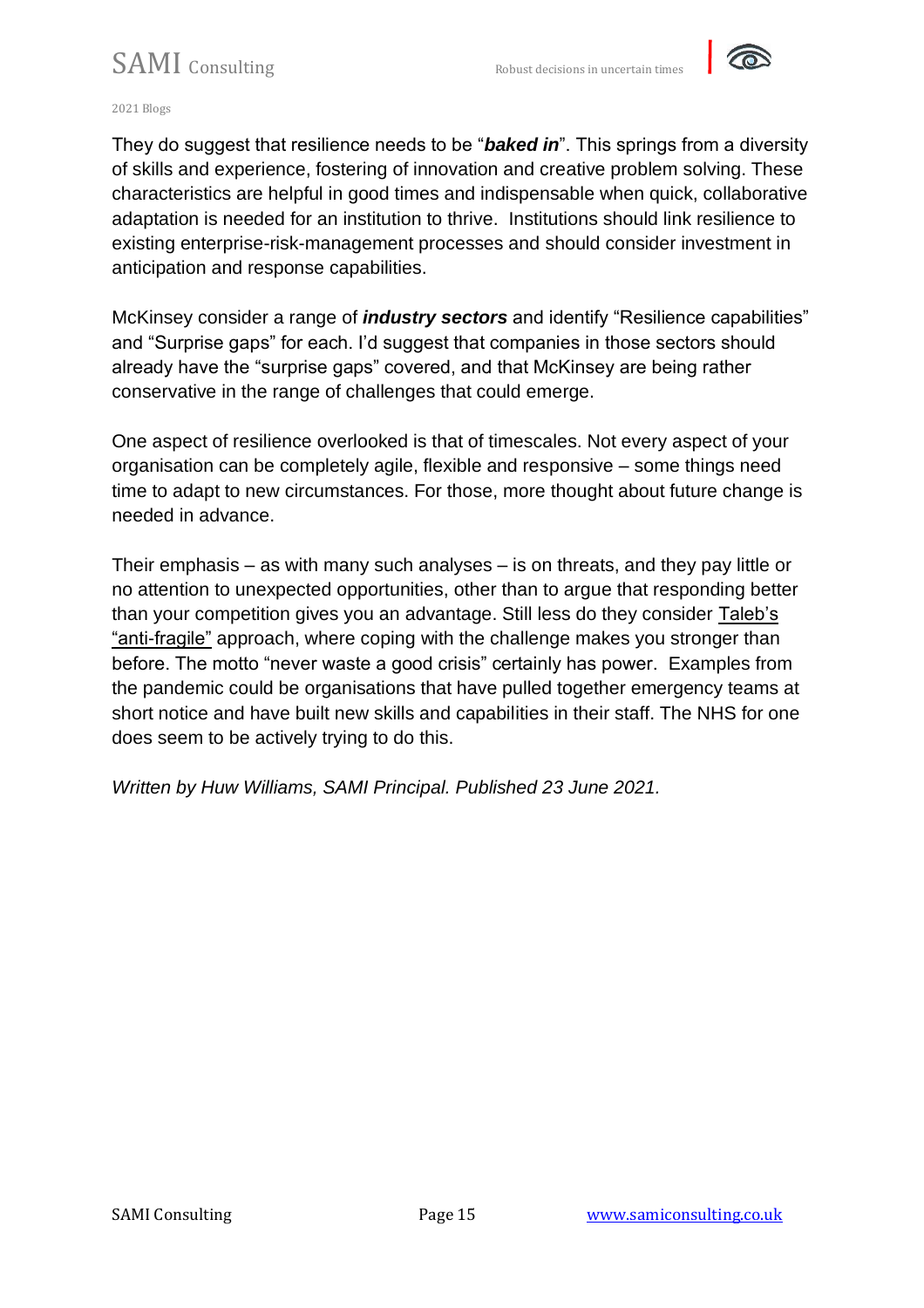

### **Beyond Resilience**



*Image by [Wokandapix](https://pixabay.com/users/wokandapix-614097/?utm_source=link-attribution&utm_medium=referral&utm_campaign=image&utm_content=4899283) from [Pixabay](https://pixabay.com/?utm_source=link-attribution&utm_medium=referral&utm_campaign=image&utm_content=4899283)*

In recent posts [\(here,](https://samiconsulting.co.uk/the-resilience-imperative/) [here](https://samiconsulting.co.uk/future-proofing-for-resilience-and-for-opportunity/) and [here\)](https://samiconsulting.co.uk/resilience-a-black-swan-strategy/) we have looked at building corporate or government "resilience" as a way of dealing with the unexpected. Throughout these analyses, it seemed that while building resilience is nearly always a good idea, it is not sufficient on its own as a robust foresight strategy. Approaches to resilience seemed predicated on two basic assumptions, which I would like to challenge.

Firstly, there is a fatalism that suggests that, because the future is unknowable, one should abandon attempts to explore the possibilities and instead simply focus on being able to react to whatever is thrown at you. "Black swans" – inherently "unknown unknowns" – mean that it is impossible to plan for every eventuality, so improving responsiveness is the best one can do.

But we have also seen, in an [analysis](https://samiconsulting.co.uk/thinking-the-unthinkable/) by the EC Joint Research Council, that "black swans" are in reality very rare indeed. Most startling events could have been – and indeed often were – predicted. It is possible to explore the implications of alternative futures and develop robust plans and contingencies. At its simplest this can be about building "fail-safe" systems or business continuity plans. These may still be vulnerable to a succession of failures (untested back-up systems are often a risk) or unanticipated interactions causing a systemic collapse.

Alternatively we can identify the range of key uncertainties and use those to build alternative views of the future. This scenario approach to futures thinking is what we at SAMI specialise in, and so we know how effective it is. Once the future scenarios are sufficiently well expressed, organisations can test different policies and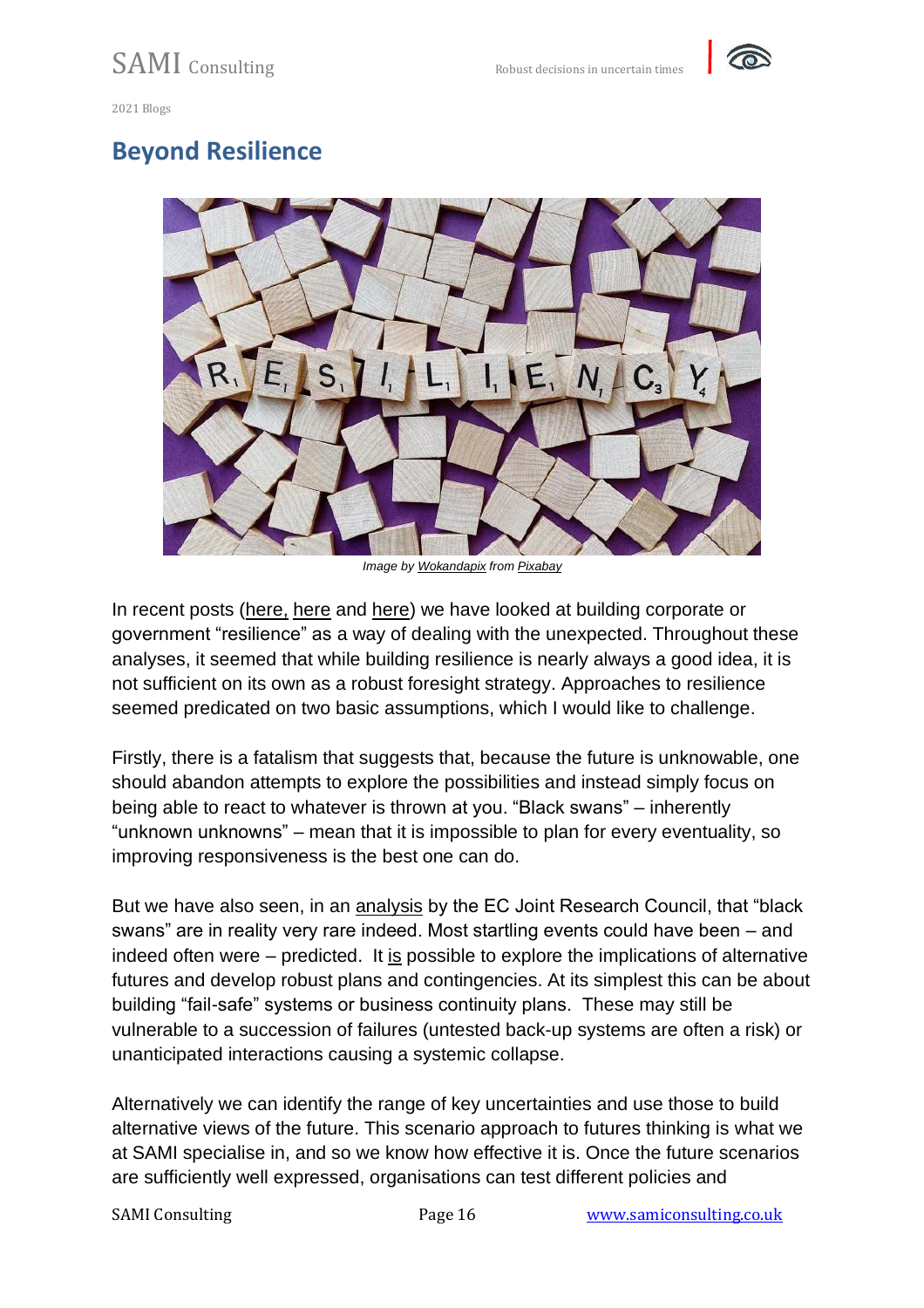

#### 2021 Blogs

strategies against them to see how robust they are to the alternative assumptions, and develop a set of contingency plans.

The second unstated assumption is that change is a bad thing and that resilience is about helping you maintain the status quo. This comes from a natural fear of the unknown and a common desire for stability. Resisting the continuous challenges to what we know and the way we do things – our comfort zone – is a common organisational cultural failing. Although we know intellectually that change is inevitable, our initial emotional reaction is to fight it all costs. Many bureaucratic organisations build elaborate systems that are remarkably resistant to change. And, as Machiavelli pointed out, those who lose out from change are much more voluble than those who would benefit from it.

There are many examples of organisations losing out to disruptive challengers mainly because they attempted to maintain what they had rather than accept a changing situation. Kodak inventing – and then failing to exploit – digital photography is one of the more compelling ones. Cannibalising one's own primary product to prevent it being superseded by a competitor is a difficult decision for finance directors to take – but "eating your own lunch" is better than no lunch at all. In Taleb's terms organisations can become "anti-fragile". The resilient resists shocks and stays the same; the antifragile gets better. Hydra, the Greek mythological creature that has numerous heads, is supremely anti-fragile – when one head is cut off, two grow back in its place.

So a better reaction is to embrace change. Probably incorrectly attributed to Winston Churchill, the quote "never let a crisis go to waste" embodies the thought that times of change create opportunities. They allow – permit, even demand – radical action that would be resisted in "normal" times, seen as too risky. Once the dust settles and the crisis ebbs away, organisations should look to learn from the way new approaches had worked. Did they identify unnecessary, bureaucratic procedures? Were there process innovations that can be rolled out elsewhere? Did new technology play a role? Did some individuals display exceptional skills or strengths that can be put to work on other projects? And, perhaps most importantly, how well had the organisation's foresight capabilities stood up to the challenge and do they themselves need to be reviewed and revitalised?

Going further, future-adept organisations will actively seek out and create change – even change for change's sake. Deliberately becoming anti-sclerotic, such organisations remain innovators and market leaders. This is a long way from conventional concepts of "resilience".

This future focus can go beyond product innovation. Large organisations frequently re-structure themselves – this sometimes being characterised as "re-arranging the